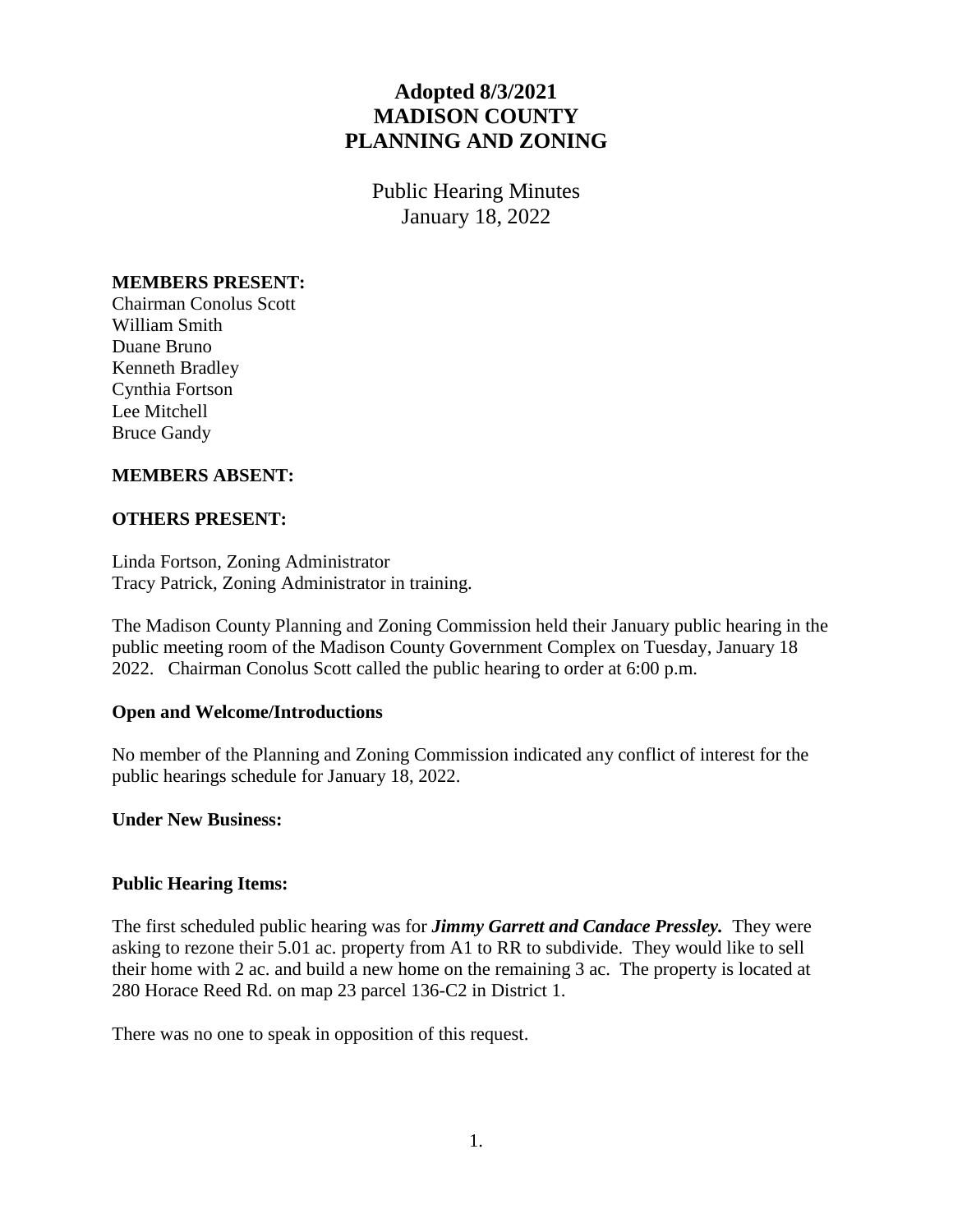Kenneth Bradley made a motion to approve. Cynthia Fortson seconded the motion.

The floor was opened for discussion.

The discussion was closed, and a vote was taken.

The vote was 7 to 0 to approve.

The vote was; Conolus Scott - yes William Smith – yes Duane Bruno - yes Kenneth Bradley – yes Cynthia Fortson – yes Lee Mitchell -yes Bruce Gandy - yes

The second scheduled public hearing was for *Berry Lord for his company Interstate 85 Services.* He was asking to rezone their 46.5 ac. property located at the corner of Hwy 98 W. and D. Williams Rd. on map 2 parcel 6 in District 1.

There was one person to speak in opposition of this request, his address was Jackson County.

Lee Mitchell made a motion to approve. Duane Bruno seconded the motion.

The floor was opened for discussion.

The discussion was closed and a vote was taken.

The vote was 7 to 0 to approve.

The vote was; Conolus Scott - yes William Smith – yes Duane Bruno - yes Kenneth Bradley – yes Cynthia Fortson – yes Lee Mitchell - yes Bruce Gandy - yes

The third scheduled hearing was for *Tommy Barrett.* He was asking to rezone his 3.43 ac. property from RR to B for his trucking business. The property is located on New Haven Church Rd. on map 51 parcel 7-01 in District 4.